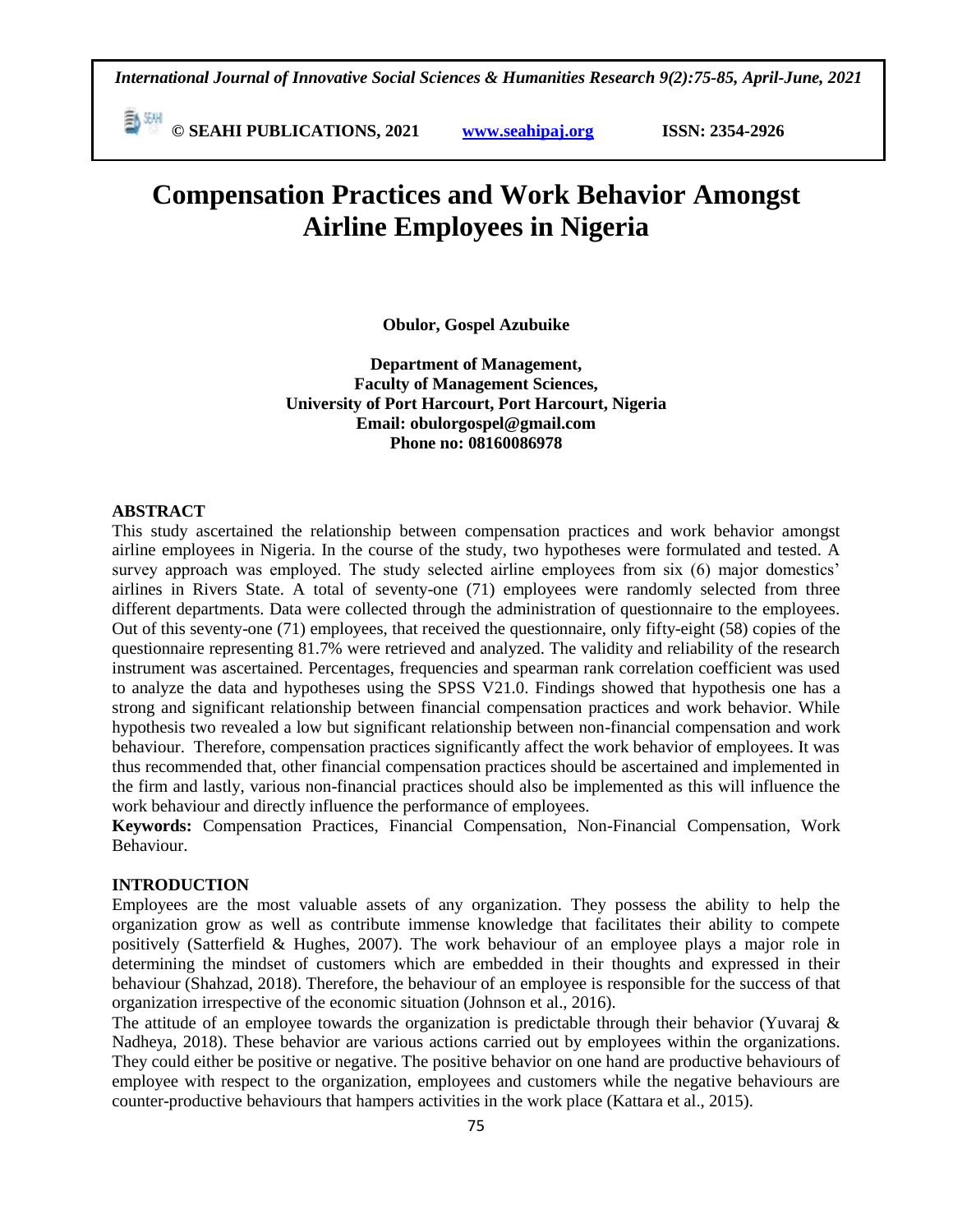Competition between organizations have gone beyond countries but globally. In an environment where competitions and unpredictable situations occur, organizations ensure that they remain firm and keep their place in such competitive environment (Rast & Tourani, 2012). The service industry such as the airline place in such competitive environment (Rast & Tourani, 2012). The service industry such as the airline industry where there exist stiff competition between domestic and international airlines, increased price pressures from low-cost carriers, delivery of service quality and service recovery as well as retention of loyal passengers, which are keys to success and survival of these various airlines (Karatepe & Vatankhah, Loyar passengers, which are keys to saccess and sarvival or these various arrifers (Karatepe & Vataminant, 2014), the behaviour of these employees have a significant role to play in the performance of the airlines not forgetting the fact that the employees of theses airlines usually have the longest form of interaction with their passengers which is part of the services they pay for (Bülbül & Ergün, 2017; Rast & Tourani, 2012). Airline companies tries to ensure that their employees offer high quality services, maximize customer loyalty, gain higher market share, higher profitability, and finally customer satisfaction which is expected. the ultimate goal of these companies. They can actually achieve this if their employees are motivated and satisfied. When poor behaviour are displayed as a result of lack of motivation, it affects the image of the airlines services and vice-versal (Rast & Tourani, 2012). Therefore, organizations are looking for new ways to compete in this stiff and difficult market. One approach that most organization have adopted is ways the use of compensation practices as performance system to motivate their employees towards positive work bahaviour.

Studies have shown that compensation practices are highly related to organizational performance, job performance, and other organizational outcome. There is little or no empirical studies suggesting if compensation practices can influence work behavior of employees. Also most studies, in trying to ascertain the relationship between compensation and other work outcomes, examine the study either in banks, telecommunication industry, higher institutions of learning Frempong and Dwomoh (2017), insurance firms (Nzyoka & Orwa, 2016) and manufacturing firms (Johnson et al., 2016) forgetting the employees of airline services of which they have an important role to play in their delivery of airline services. Therefore, given the quest of organizations across the world to compete more effectively in the global economy, there is an urgent need to determine how compensation practices (financial and nonfinancial) can enhance the work behavior amongst employees in the aviation industry.

#### **Statement of the Problem**

The most important means of air transportation is the airline industry. The employees of these airlines usually have the longest form of interaction with their passengers which is part of the services they pay for. This has made employees of these airlines to have direct effect on the passenger's perception of satisfaction. When this particular role of trying to satisfy customers is eliminated or reduced by the employees, there tend to be a major problem (Bülbül & Ergün, 2017).

It is not wrong to say that performing organization today relies heavily on their employees and likewise, organizations can hardly survive without their employees displaying positive work bahaviours (Gabriel, 2015). Negative behaviour has over taken our organizations today and these behaviours have severe consequences on organizations. Irrespective of the organization we are studying, it will interest you to know that 30% of businesses have failed all because of negative behaviour (Olubusayoa et al., 2014).

Today firms/organizations seem to have neglected the importance of compensation practices be it financial or non-financial toward the work behaviour of employees in any organization. The work behavior of an employee in the airline industry is critical in delivering optimum services but when negative bahviour are displayed by employees, it directly affects the image of that airline. Therefore, this airline companies try to ensure they satisfy their employee which directly have an influence on their work bahaviour in order for them to increase their performance (Rast & Tourani, 2012).

Looking at the socio-technical human factors rather than technology per se, there is need for aviation professionals to understand the industry based needs in today's environment. Compensation practices are a motivating factor that has a major role to play in the work behaviour of these employees. It is therefore against this backdrop that this study intends to examine the relationship between compensation practices and work behaviour of airlines employees in Rivers State.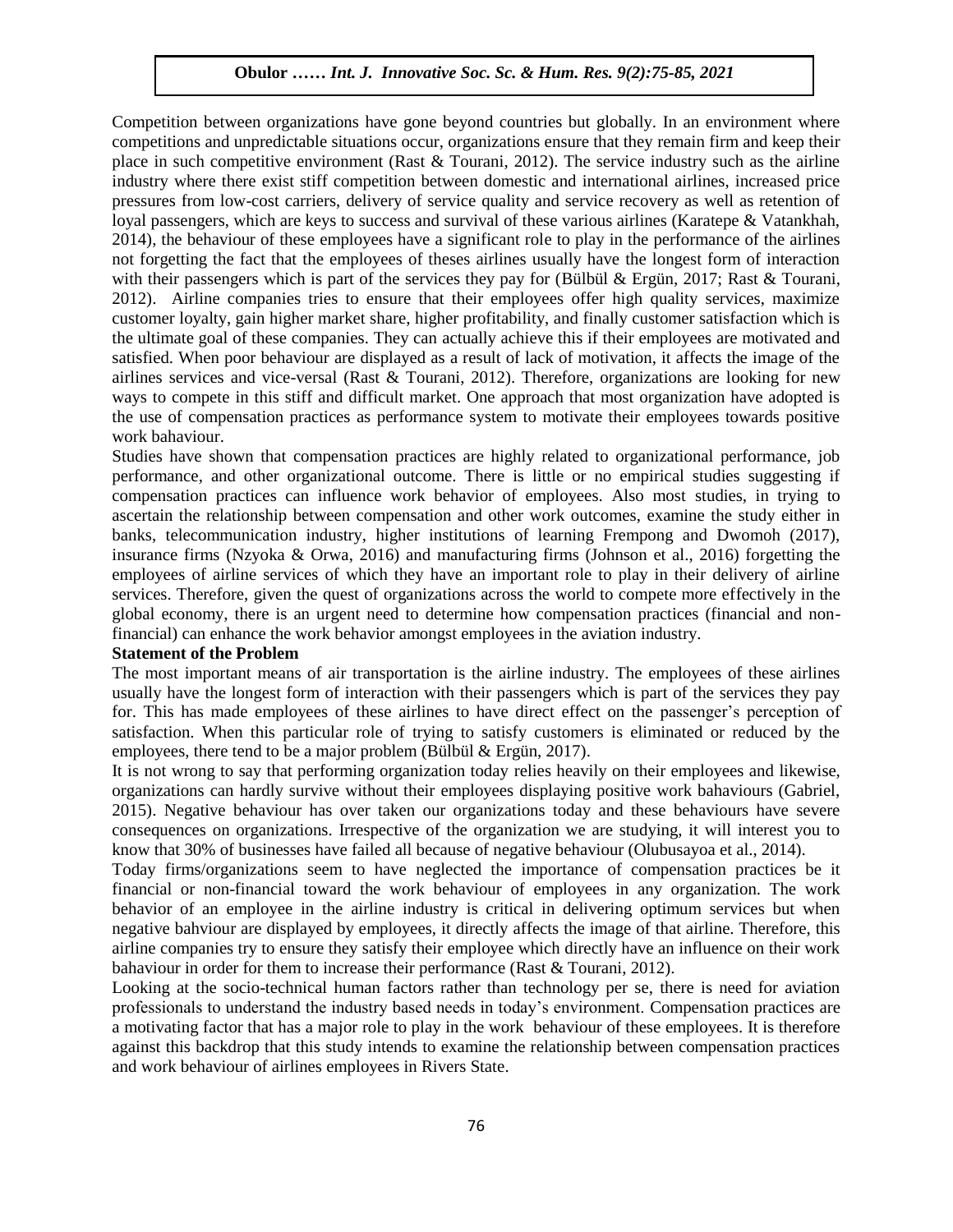#### **Conceptual Framework**



## **Figure 1: Conceptual Framework of Compensation Practices and Work Behaviour. Source: Adapted from the work of Olubusayoa et al. (2014); Hazra et al. (2018); Hettiararchchi, and Jayarathna (2014).**

#### **Purpose of the Study**

The study examined generally the relationship between compensation practices and work behaviour of airlines services in Rivers state. Specifically, the objective of this study is to;

- 1. Ascertain the relationship between financial compensation and work behaviour of airlines employees in Nigeria.
- 2. Examine the relationship between non-financial compensation and work behaviour of airline employees in Nigeria.

## **Hypotheses**

- **Ho1:** There is no significant relationship between financial compensation and work behaviour of airline employees in Nigeria.
- **Ho2:** There is no significant relationship between non-financial compensation and work behaviour of airline employees in Nigeria.

#### **Conceptual Clarifications**

#### **Compensation Practices**

Compensation practices are the mainstay of all policies with regard to the recruitment and utilization of resources in an organization (Bana, 2019). It is a strategic area that has the tenacity of attracting and retaining employees, likewise ensuring optimal performance in order to meet the organizational strategic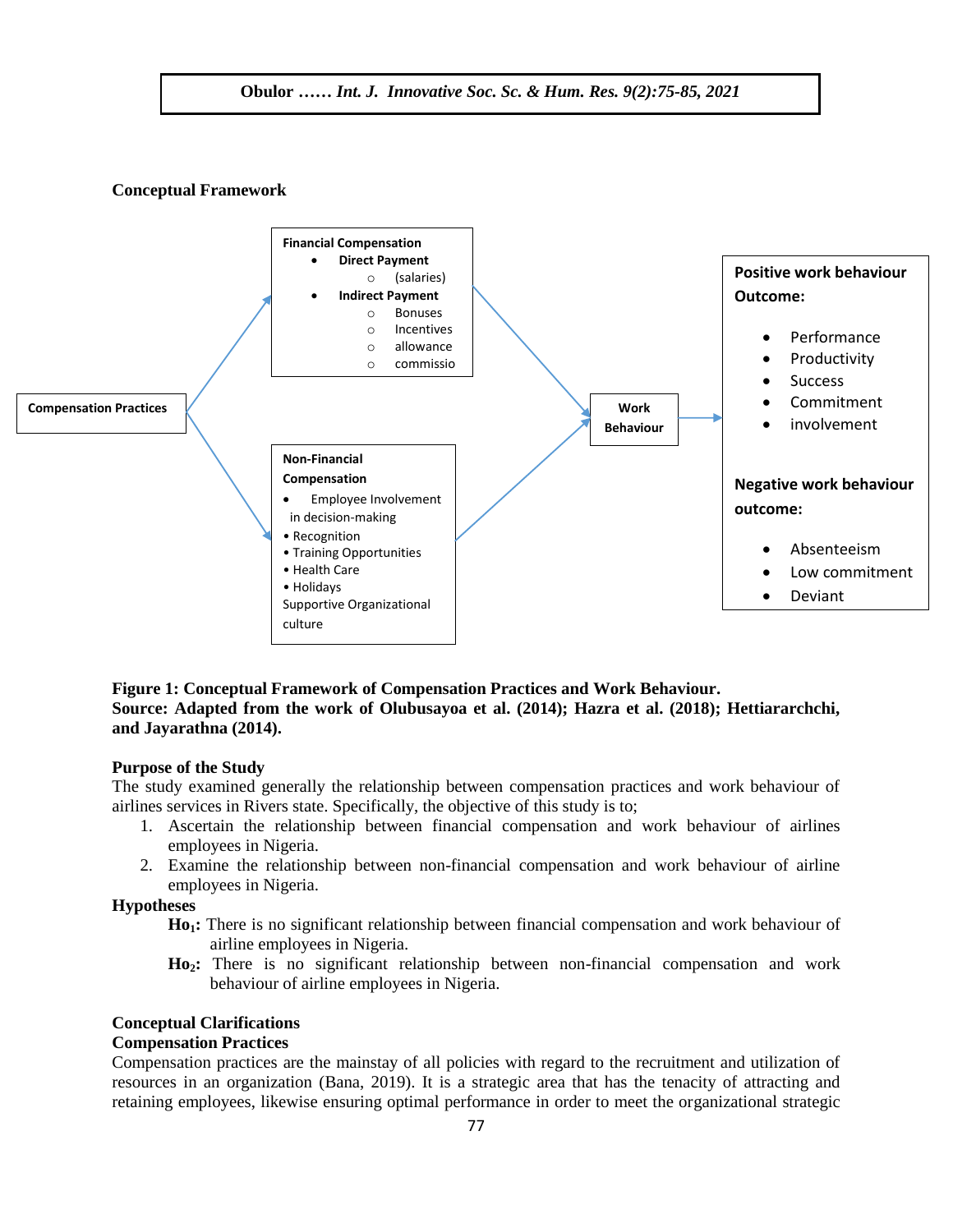goal (Ahmed, 2016). Its importance to both employer and employee makes it necessary for attracting, retaining and motivating employees and also it is the major reason why people work (Ray & Ray, 2011;  $\Lambda$ Absar et al., 2010).

According to the American Compensation Association (1995), "compensation is the cash and non-cash remuneration provided by an employer for services rendered". Ting (2010) in his own definition defines compensation as "the total of all rewards provided to employees in return for their services". compensation as the total of an rewards provided to employees in return for their services.<br>Compensation according to Geringer and Fryne (1990) comprises of either monetary and non-monetary or direct and indirect methods of compensation that is given by an organization to its employees for performance and contribution towards the organization. In the same vein, Osibanjo et al. and Heirsmac (2014) stated that compensation could be financial or monetary rewards which are different from the (2014) stated that compensation could be inflated of monetary rewards which are directly from the usual basic salary of employees. This means that these rewards are not included in their basic salary. Examples of such compensation practices included: financial incentives, bonuses, and recognition. According to Adeniji and Osibanjo (2012), compensation can either be in the form of direct or indirect gratitude accrued to employees with the intention to achieve satisfaction within employees, retention and gramulate accruce to emproyees with the intention to achieve satisfaction within emproyees, retention and also boost performance. Direct compensation from the above definition includes wages, salaries, bonuses or commission. While indirect compensation includes incentives, medical benefits, housing allowance, annual leave allowances and training opportunities. All this forms of compensation are geared towards satisfying the employees when carrying out their usual task (Osibanjo et al., 2014).

Satisfying the emproyees when earlying out their usuar task (Ssibanyo et al., 2014).<br>Deeprose (as cited in Al-Nasser, 2016) emphasized the difference between pay and compensation. He stated that compensation goes beyond what we call reward in terms of money which is gotten from an employee. Compensation can be in the form of financial returns, tangible services and other forms of benefits accrued to an employee. The tangible services and benefits are things like insurance, vacation that is paid, sick off, plans of pension and discounts to employees.

According to Al-Nasser (2016), compensation is a major tool for motivating employees. An employee that is compensated adequately will perform to the expectation of the company but when compensated poorly, their performance rate will drop drastically. When an organization compensates their employee, they feel the sense of value, they have the feeling of being treated properly and therefore they carry out they feel the sense of value, they have the feeling of being treated properly and therefore they carry out their task with full commitment. The other way round, when these employees are compensated below par, they lack a sense of commitment and value for their job which leads to low performance and productivity. An effective compensation practice can lead to organizational competitive advantage, retain skilled employees, higher levels of profitability and productivity, maintain work workforce stability and higher levels of employee motivation (Ramlall et al., 2011). A global economy were competition persist, it is important that program of compensation that totally support the organization's strategic plans and actions be employed and this can be achieved when cost of labour should be controlled (Al-Nasser, 2016). Amongst these various roles of compensation, Skinner, a Behaviour Psychologists stated that compensation influences behavior (Osibanjo, et al., 2014). This means for instance, when an organism is rewarded for a behavior he displayed, there is a tendency of him displaying such behavior. Same thing applies to any organization where an employee is rewarded for a behavior they exhibits that produces results, that employee is likely to continue in that same vein. Some researchers have also argued that human behaviour is much too complex to be controlled and manipulated through reward programs. This argument has therefore brought to light the importance of compensation as a mechanism for satisfaction and retention. Compensation can substantially promote an organization's success and satisfy employee career objectives

## **Financial Compensation**

Financial compensation is usually viewed in human resource as a strategic plan that aids in supporting organizational goals which leads to organizational growth (Kee et al., 2016). Many organizations see financial compensation as a mediator to attract talented workers, motivate and increase the retention rate of their workers to stay with the organization (Ahmad et al., 2013).

Nzyoka and Orwa (2016) stated that financial compensation are often paid for an organization to demonstrate its seriousness in valuing performance or employee contribution to organizational goal.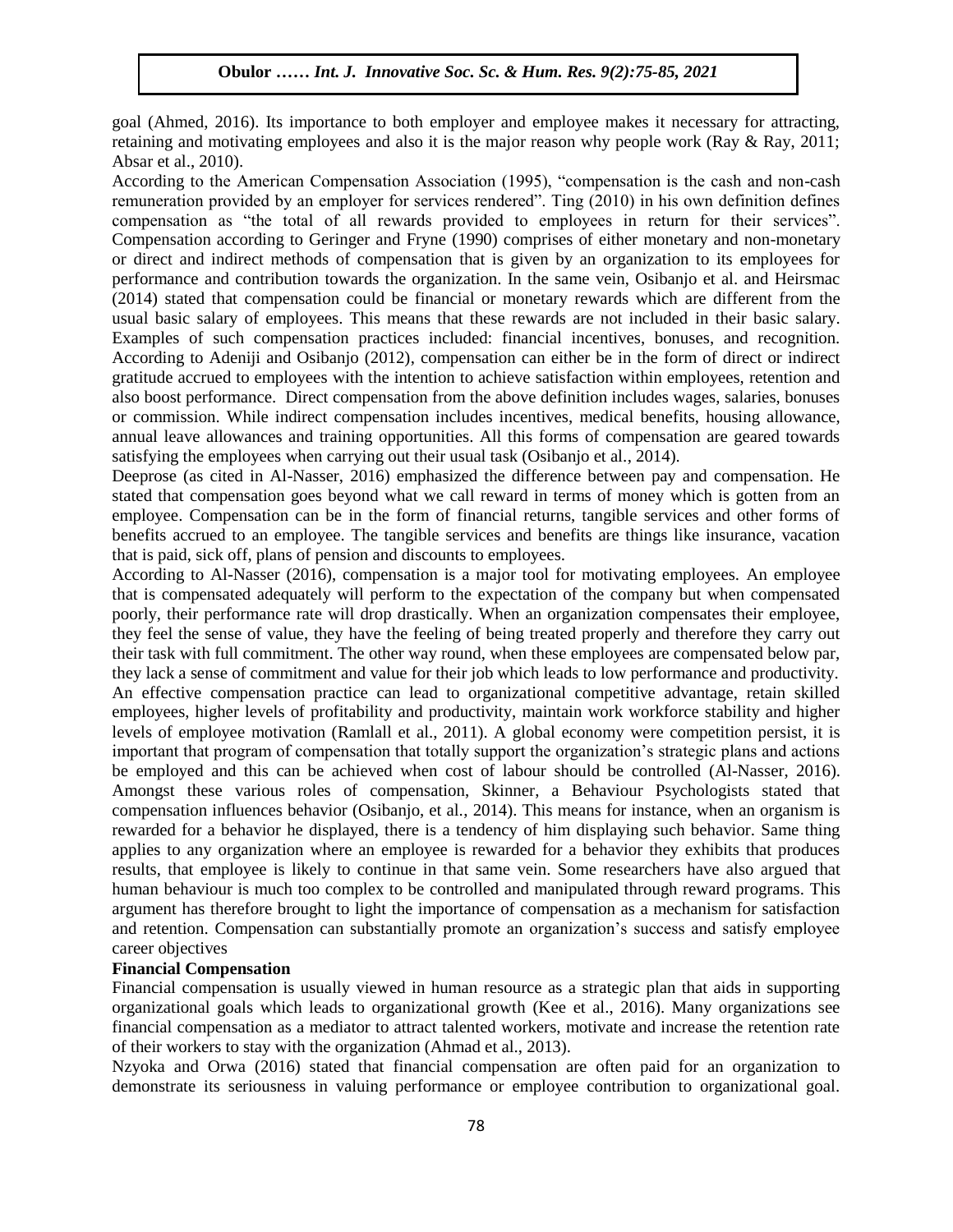Application of financial compensation is tightly related to performance and motivates employees to be hungry for money and hence destroy their non-financial interests in the job (Dolan, 1997).

hangry for money and hence desdby then non-middled interests in the job (Doldit, 1997).<br>According to Dessler and Mondy (as cited in Idris, Hamzah, Sudirman & Hamid (2017), financial compensation consists of (1) Direct financial compensation which is a form of cash payments received directly in the form of salary/wages, economic benefits, bonuses and commissions and (2) Indirect financial compensation is the entire award excluding financial direct compensation (Idris et al., 2017). Other studies have also measured financial compensation according to the works of Kee et al.  $(2016)$ ; Llanos and Ahmad (2017) as salary, merit based pay and bonuses.

## **Non-Financial Compensation**

Non-financial compensation within an organization is a reciprocal form of awards in the achievement of the performance (Idris et al., 2017). It is the type of compensation that does not involve any payment (Barbeito & Bowman, 1998). According to Sons (2015), non-financial compensation is also known as non-profits rewards. Nowadays, a lot of employees do not seek for financial compensation alone. They also prefer non-financial compensation E.g. training opportunities, job challenges, opportunity to be promoted, recognition and conducive working environment (Haimi et al. & Shminan, 2016).

According to Nzyoka and Orwa, (2016) non-financial compensation further includes higher status, recognition, more responsibility, positive feedback, and more assertiveness. Recognition is majorly form of non-financial reward that is regarded by employees. Being noticed and valued can be a majestic motivator which encourages workers to stay with managers and perform better (Frey, 1997). Other nonfinancial compensation includes subsidized membership, free teas, flexible working hours, cinema tickets, birthday and holiday presents. These benefit types are valued by employees since they enhance work life (Nzyoka, & Orwa, 2016).

Most organizations are unaware of the importance of non-financial compensation. They further assume that most employees are only concerned about money making (Haimi et al., 2016). Therefore, it is important for organizations to place more emphasis on non-financial compensation (Milkovich, Newman & Gerhart, 2010). According to Barbeiti and Bowman (as cited in Haimi, et al., 2016), the more organizations focused on financial compensation, the more employees will leave the organizations. Therefore, employees still find non-financial compensation as more appealing than financial compensation.

## **Work Behaviour**

Individual employee is motivated by different incentives or benefits and it is important to know how they are motivated and what can satisfy them in order to encourage them to have right attitudes to work, which will invariably enhances employee performance and organizational productivity (Olubusayoa et al., 2014). "Work" a broad term encompasses one's current position (obvious), one's work or one's occupation and one's employer (Judge & Kammeyer-Mueller, 2012). Work behaviour is the systematic study of the actions and attitudes that people exhibit within their workplace. Behaviour is the function of Person and Environment in which he/she is working (Singh, 2016). According to Bari et al. (2013), the behaviour of employees in the workplace can have a significant effect on the business as a whole. Bahaviour is one of the hidden, hard-to-measure factors that end up being crucial to the success of a company. Whether for better or for worse, employee behaviour tend to have a drastic impact on the productivity of a business, both directly and through the effect on other job-related factors.

Campbell (as cited in Kovačević et al., 2014) categorized work behaviour according to the direction of influence on organizational effectiveness as:

(1) productive, that contributes to the organization, and

(2) counterproductive behaviours, that impair organizational, and interests of its members. Accordingly, productive work behaviours are related to the work performance, organizational citizenship behaviour and innovation (Jex & Britt, 2008).

(3) Counterproductive behaviour explains the total expected value to the organization of behaviours that are carried out over a standard period of time with the intention of hurting other individuals or the organization as a whole and that have negative expected organizational value" (Motowidlo, 2003).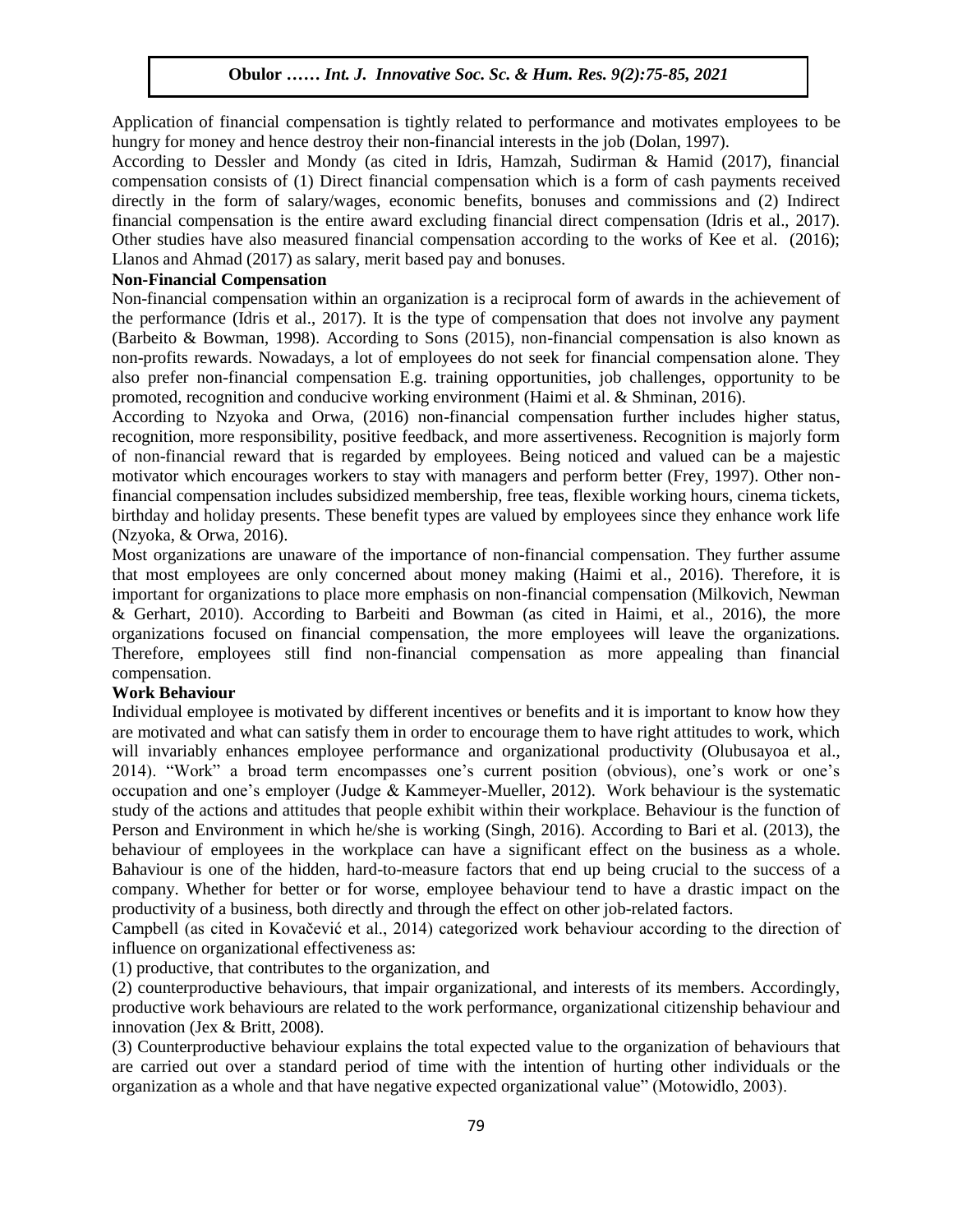In line with Newstorm and Davis (1993) in Hettiararchchi and Jayarathna (2014), attitudes are reasonably good predictors of behaviours. They provide clues to an employee's behavioural intentions or inclinations good predictors of ochaviours. They provide claes to an employee s behavioural intentions of memations<br>to act in a certain way. Positive job attitudes help to predict constructive behaviours; negative job attitudes help to predict undesirable behaviours.

## **Empirical Studies**

Empirical Statics<br>Frempong and Dwomoh (2017) examined the relationship between employee's behaviour, equity in financial compensation and performance of Public Universities in Ghana. The study assessed the moderating role equity in financial compensation plays on the relationship between employees' behavior and performance of state owned universities in Ghana. The targeted population for the study was the 10 public universities established by an Act of Parliament and are recognized by the National Accreditation public Board. Out of this, 7 public universities were selected using convenience sampling. In each of the sample, 15 employees' mainly senior members both from administration and academic totaling 105 were randomly selected for the study. Analysis for the study was done using correlation and regression to test for the hypotheses developed. The results show that employees' behaviour has high positive relationship for the hypotheses developed. The results show that employees' behaviour has high positive relationship with performance of public universities with equity in financial compensation playing a moderating role.

Another study by Cherotich et al. (2015) established the Impact of rewards on employee behaviour. Data was collected from 108 employees selected through stratified random sampling and analyzed by descriptive and inferential statistics. This study established that rewards significantly affect individuals' behaviors either positively or negatively and recommends that organizations should identify the kind of rewards that are more suitable to employees in different scenarios.

Orga et al. (2018) investigated the effect of non-financial rewards on staff productivity in Shoprite Company, Enugu. The study sought to determine the relationship between medical benefits and level of absenteeism; the relationship between having relaxation areas and volume of output. Relevant research questions were asked, and hypotheses were formulated and tested. The primary sources were the administration of a questionnaire to the staff of Shoprite. The population of the study was 275. Copies of the questionnaire were administered and were returned. Two hypotheses were tested using F-statistic. It also were tested using F-statistic. was found that the relationship between medical benefits and the level of absenteeism was significantly high, hence F(95,  $n = 275$ ) =1046.270. The relationship between having relaxation areas and volume of output was significantly high, hence  $F(95,n=275)=1345.096$ ,  $p<0.05$ . It was concluded that non-financial reward impacted on staff productivity, and commitment to the task.

Similar studies by Bari et al. (2013) examined the impact of non-financial rewards on employee attitude and performance in the workplace: A case study of Business Institutes of Karachi. A survey was conducted from the different designation of employees and 9 Universities of Karachi were selected to find out whether the non-financial rewards are offered to employees and if does, so it affects employee attitude in the workplace and increases employee performance. Sample of 300 employees were taken, out of which 217 employees from nine Universities responded which were randomly selected. Data was gathered through Questionnaires containing 15 Likert scale questions. Correlation is used to analyze the data and the results showed that feedback to employees, freedom, career development plan, and valuation of employees, learning programs, open and comfortable work environment and good supervisory relations, all these factors positively impacts employee attitude and performance in the workplace.

Olubusayoa, Stephen and Maxwell (2014) looked into the relationship between Incentives Packages and employees' attitudes to work. A descriptive research method was adopted for this study using one hundred twenty valid questionnaires which were completed by members of staff of four (4) selected government parastartals in Ogun State, South-West Nigeria using stratified and systematic sampling technique. The data collected were carefully analyzed using percentage supported by standard deviation to represent the raw data in a meaningful manner. The results show that strong relationship exists between incentives packages and employees' attitudes towards work and the workers are not satisfied with the present incentives packages. The summary of the findings indicates that there is strong correlation between the tested dependent variable and independent construct.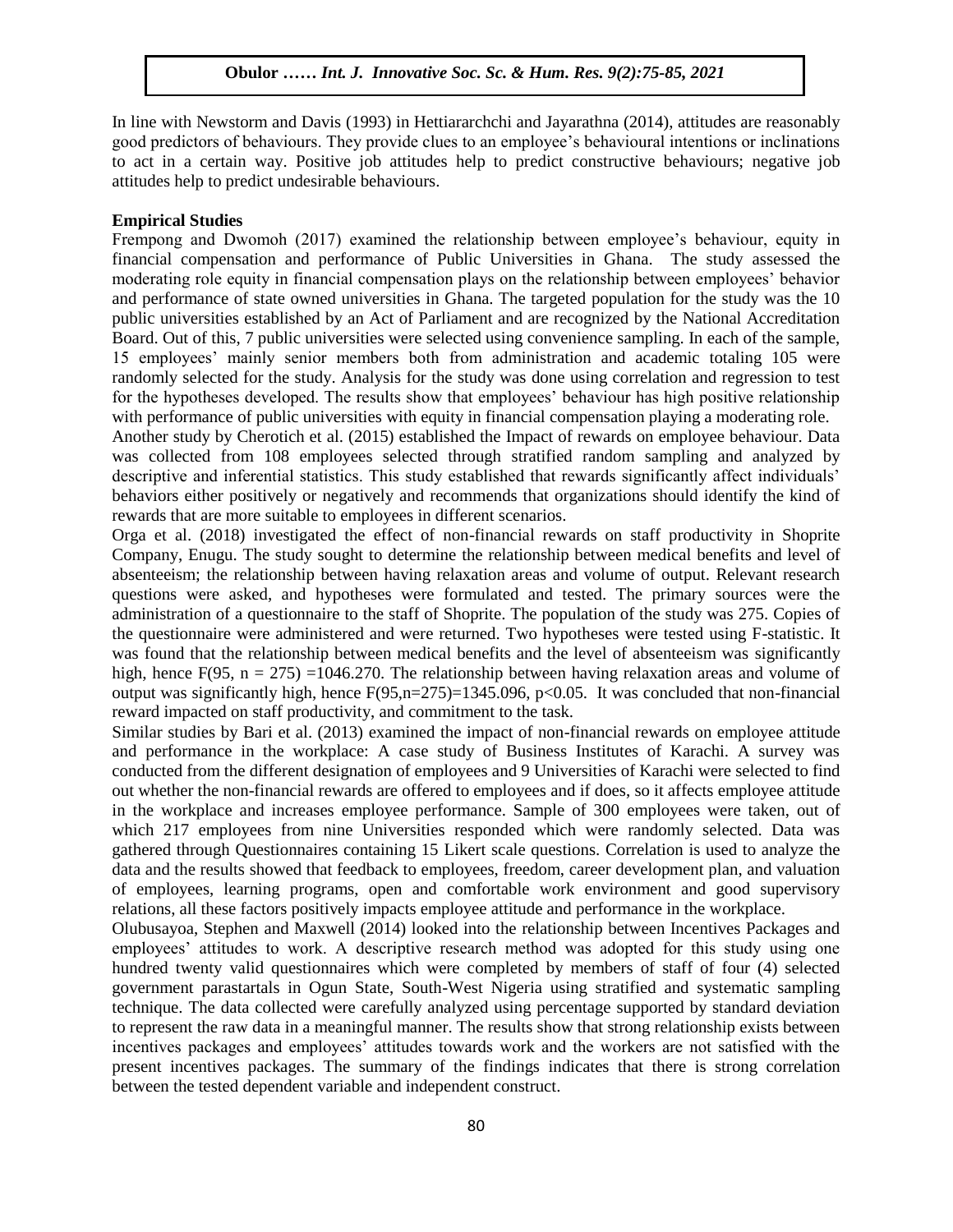Lastly, Madu (2014) in his study determined the impact of compensation practices on intrapreneurial behaviour. Empirical data were collected from 209 respondents in different organizations via a survey questionnaire. The measures included actual compensation practices, desired compensation practices, actual intrapreneurial behaviour, elevated intrapreneurial behaviour, and department s risk control. The main analytical techniques used in this study were t-test for dependent/related groups, canonical correlation and moderation regression analyses. The findings of this study indicated that non-monetary compensation practices were the best predictors of elevated intrapreneurial behaviour and that department s risk control did not moderate this relationship. However, it is unknown how the selection of industries will affect these study findings. In addition, desired compensation practices explained only 25% of the variance in elevated intrapreneurial behaviour, suggesting that compensation systems are not enough to elevate employee's intrapreneurial behaviour.

## **METHODOLOGY**

Precisely, the cross-sectional survey of the quasi-experimental research design was used for the study  $\alpha$  (because of the descriptive nature of the study). The target population of this study constitutes employees of the 23 domestic airlines in Nigeria according to the Nigeria Civil Aviation Authority (NCAA). Based on the ability to access the records of these airlines, the study conveniently selected airline employee from six (6) major domestics' airlines in Rivers state, which includes Aero Contractors, Arik Airlines, Airpeace, Bristol helicopters, Dana Airlines and Caverton Helicopters. A total of seventy-one (71) employees were randomly selected from three different departments which are airline administrative support, operation agents, and passengers service agents of the six (6) domestic airlines. Based on the manageable size of the population, the study adopted the seventy-one (71) employees as its sample size  $using the census study.$ 

## **Hypotheses Testing**

**Ho1:** There is no significant relationship between financial compensation practices and work behaviour **Spearman's rho table** 

| <b>Correlations</b> |                           |                            |                       |           |  |  |  |  |
|---------------------|---------------------------|----------------------------|-----------------------|-----------|--|--|--|--|
|                     |                           | Financial<br>compensation  | <b>Work Behaviour</b> |           |  |  |  |  |
|                     |                           |                            |                       |           |  |  |  |  |
| Spearman's rho      | Financial<br>compensation | Correlation<br>Coefficient | 1.000                 | $.703***$ |  |  |  |  |
|                     |                           |                            |                       |           |  |  |  |  |
|                     |                           | Sig. (2-tailed)            |                       | .012      |  |  |  |  |
|                     |                           |                            | 58                    | 58        |  |  |  |  |
|                     | <b>Work Behaviour</b>     | Correlation                | $.703^{**}$           | 1.000     |  |  |  |  |
|                     |                           | Coefficient                |                       |           |  |  |  |  |
|                     |                           | Sig. (2-tailed)            | .012                  |           |  |  |  |  |
|                     |                           |                            | 58                    | 58        |  |  |  |  |

\*\*. Correlation is significant at the 0.05 level (2-tailed).

The analysis above table ascertained the relationship between financial compensation and work behaviour of airlines employees in River state. The outcome of the analysis showed a low correlation were rho=0.703 and the P value  $< 0.05$ . This means that financial compensation significantly influence work behaviour. Therefore, we reject the null hypotheses stated and accept the alternate hypotheses that there is a strong and significant relationship between financial compensation practices and work behaviour.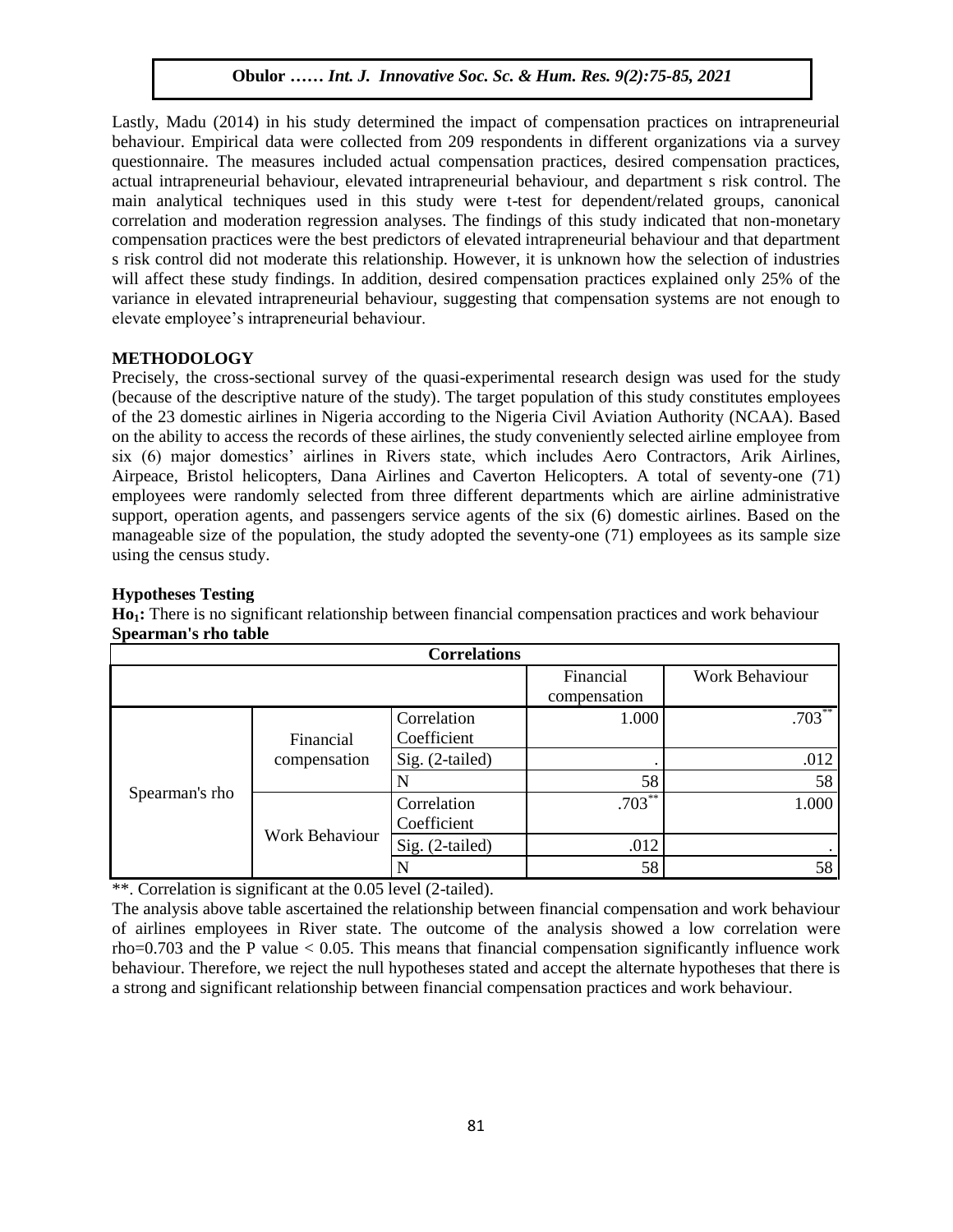| Spearman s rho table |                               |                            |                               |                       |  |  |  |  |
|----------------------|-------------------------------|----------------------------|-------------------------------|-----------------------|--|--|--|--|
| <b>Correlations</b>  |                               |                            |                               |                       |  |  |  |  |
|                      |                               |                            | Non-financial<br>compensation | <b>Work Behaviour</b> |  |  |  |  |
| Spearman's rho       | Non-financial<br>compensation | Correlation<br>Coefficient | 1.000                         | $.387***$             |  |  |  |  |
|                      |                               | Sig. (2-tailed)            |                               | .031                  |  |  |  |  |
|                      |                               | N                          | 58                            | 58                    |  |  |  |  |
|                      | Work Behaviour                | Correlation<br>Coefficient | $.387**$                      | 1.000                 |  |  |  |  |
|                      |                               | Sig. (2-tailed)            | .031                          |                       |  |  |  |  |
|                      |                               | N                          | 58                            | 58                    |  |  |  |  |

**Ho2:** There is no significant relationship between non-financial compensation and work behaviour **Spearman's rho table**

 $\frac{1}{20}$  \*\*. Correlation is significant at the 0.05 level (2-tailed).

The analysis above table shows the outcome between non-financial compensation and work bavaviour of airlines employee in Rivers state. The result shows that non-financial compensation significantly affect arinnes employee in Kryers state. The result shows that non-rinancial compensation significantly arrect work behaviour. This is shown in the table were rho=0.387 and P value  $< 0.05$  at 95% significant level of confidence. This means that there is a significant relationship between non-financial compensation and work behaviour.

## **DISCUSSION OF FINDINGS**

#### **Link between Financial Compensation and Work Behavior**

The relationship between financial compensation and wok behavior can be shown in the table were the correlation value is 0.703. While the significant value proves that financial compensation significantly affect the work behavior of airline employees. It can therefore be concluded that there is a positive and affect the work behavior of airline employees. It can therefore be concluded that there is a positive and significant relationship between financial compensation and work behavior. The outcome of this result is based on the fact that due to the nature of their job, airlines owners try to ensure that their financial compensation/benefits are accrued them and this can positively affect the work behaviour of airline employees in Rivers state. The result of this outcome, correspond with the study of (Madu, 2014; Olubusayo et al., 2014).

## **Link between Non-Financial Compensation and Work Behaviour**

The correlation between non-financial compensation and work behaviour of airlines employee showed a low correlation of 0.387 but a significant level of 0.031, which is less than a 5% significant level. The low correlation value could be as a result of lack of non-financial compensation practices within the airlines. Therefore, the outcome of the result means that we will reject the null hypotheses that was stated and accept the alternate hypotheses which is there is a positive and significant relationship between nonfinancial compensation practices and work bahaviour of airline employees in Rivers state. The result of this study is related to other studies like that of (Chukwudi et al., 2018; Bari et al., 2013).

## **CONCLUSION**

This study has brought to light the importance of compensation practices and its influence on work behavior. Compensation practices, be it financial or non-financial have a major role to play amongst employees in the airline industry. Studies and our results have showed that certain factors actually influences work behavior. Positive work related behaviours, such as; low turnover and absenteeism, high retention of a qualified staff, increase employees' job satisfaction and performance, improved employee productivity, employees' commitment, etc. are influenced by certain factors. When such compensation practices are lacking, employees begins to manifest negative work behavior, which brings about counter-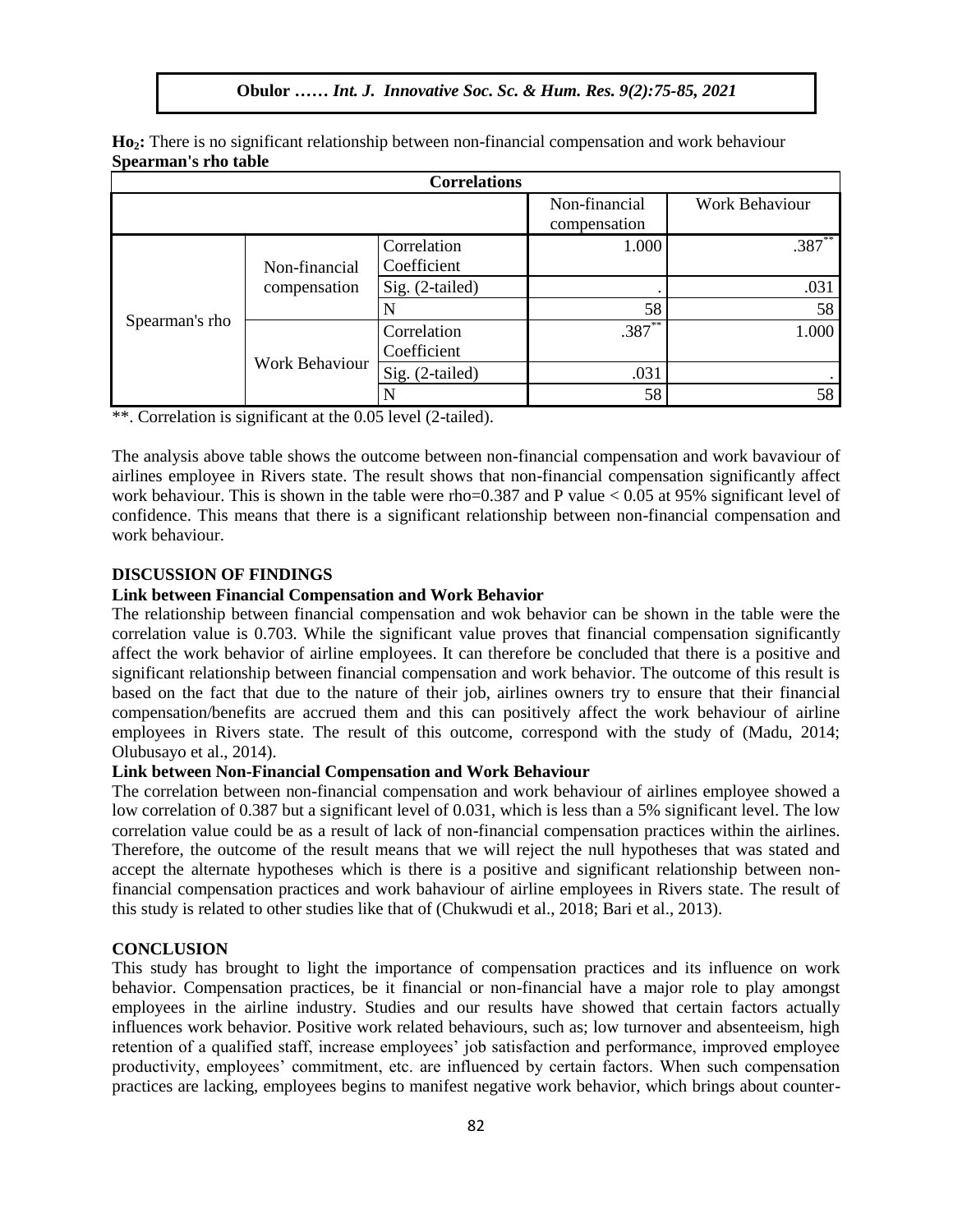productive outcomes. We can therefore, say there that compensation practices is significantly correlated with compensation practices in Nigeria. Hence, a good and effective compensation practice can influence employee work behaviour.

#### **RECOMMENDATIONS**

Based on the conclusion drawn from the study, the following recommendations are made;

- Equipment of the conclusion drawn from the study, the following recommendations are made,<br>1. As a result of the competitive environment between domestic airlines, apart from the usual salary of these employees, it is important for these airlines to ascertain other financial compensation plans that can be of benefit to the employees, that when implemented will influence the work behavior of employees positively.
- behavior of employees positively.<br>2. Managers/owners of these airlines should ensure that non-financial compensation practices ranging from career development plan, comfortable work environment, supervisory relations, recognition, holidays and other forms that these managers/ owners can think about should be implemented into their work system if it wasn't part of the system but if it was a part of the implemented into their work system if it wash I part of the system out if it was a part of the system, it should be strengthened for employees as this will influence their work behavior and directly influence the performances of their employees.

#### **REFERENCES**

**ALT EXENCES**<br>Adeniji, A. A., & Osibanjo, A. O. (2012). *Human Resource Management: Theory and Practice*, Pumark.

- Ahmad, R., Toh, E. P. Y., & Bujang, S. (2013). Relationship between types of benefit (leave, loan and retirement plan) and workers' retention. *International journal of education and research, 1*(8), 1-14.
- Absar, M. M. N., Azim, M. T., Balasundaram, N., & Akhter, S. (2010). Impact of human resources practices on job satisfaction: Evidence from Manufacturing Firms in Bangladesh. *Economic Sciences Series*, 62, 31-42.
- Al-Nasser, A. (2016). The effective compensation system in organizations. *Journal of Business and Management, 18*(11), 85-88.
- Absar, M. N., Azim, M. T., Balasundaram, N., & Akhter, S. (2010). Impact of human resources practices on job satisfaction: Evidence from manufacturing firms in Bangladesh. *Economics Science Search*, *62, 31-42*.
- Bana, W. M. (2019). Employee compensation and workplace diversity. *International Journal of Education and Research, 7*(1). 235-250.
- Barbeito, C. L., & Bowman, J. P. (1998) Nonprofit Compensation and Benefits Practices. *Journal of Risk and Insurance, 66*(4), 234-245.
- Bodden, D. I. (2008). Re-examining the components of transformational and transactional leadership using the multifactor leadership questionnaire. *Journal of Occupational and Organizational Psychology, 72*(4), 441- 463.
- Bana, W. M. (2019). Employee compensation and workplace diversity. *International Journal of Education and Research, 7*(1), 235-250.
- Bari, N., Arif, U., & Shoaib, A. (2013). Impact of non-financial rewards on employee attitude & performance in the workplace. A case study of Business Institutes of Karachi. *International Journal of Scientific & Engineering Research*, *4*(7), 2554-2559.
- Bülbül, K. G., & Ergün, N. (2017). Counterproductive work behavior in air transportation organizations: A study on Airline Cabin Services. *International Journal of Management Economics and Business, 13*(2), 407–424*.*
- Cherotich, C., Chepkilot, R. K., & Muhanji, S. I. (2015). Impact of rewards on employee behaviour. *European Journal of Business and Management, 7*(34), 43-50.
- Campbell, J. P. (1990). Modelling the performance prediction problem in industrial and organizational psychology. In: M. D. Dunnette & L. M. Hough (Eds), *Handbook of industrial and organizational psychology, 1* (687- 732). Consulting Psychologists Press.
- Dessler, G. (1998). *Human Resource Management,* (2). Prenhallindo.
- Deeprose, D. (1994). How to recognize and reward employees. Amacom Eisenhower, D. D. (n.d) Dwight David Eisenhower quotes.
- Dorothée, U., Dickson, M., & Bally, K. S. (2018). The influence of compensation system on employee attraction and retention. *International Journal of Advanced Academic Research Social and Management Sciences, 4*(11), 91-110.
- Frempong, E. O., & Dwomoh, G. (2017). Employees behaviour, equity in financial compensation and performance of Public Universities in Ghana. *Management and Organizational Studies, 4*(3), 43-50.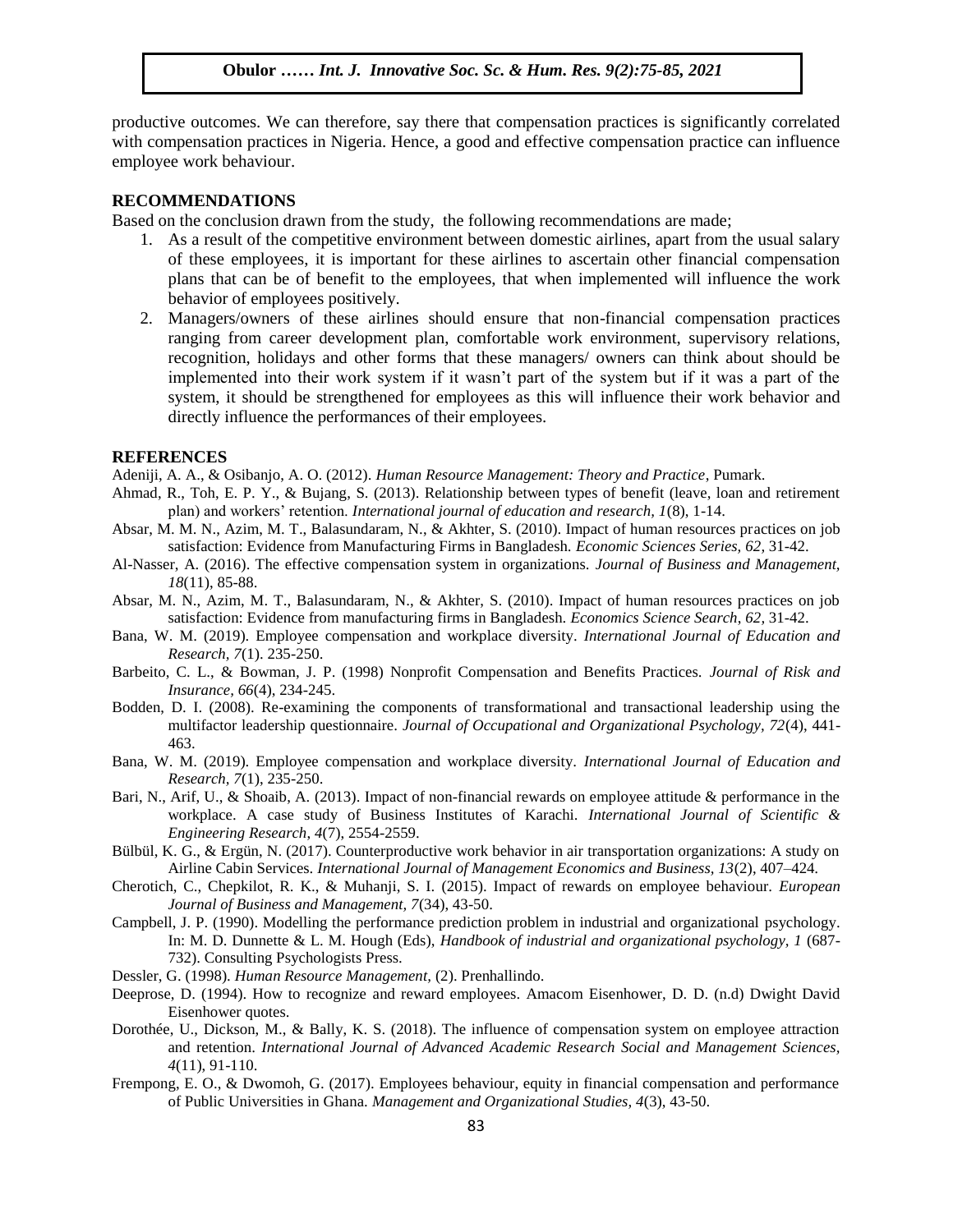Cole, G. (2002). *Personnel and Human Resource Management*. New York: Thompson Learning.

- Frey, B. (1997). On the relationship between intrinsic and extrinsic work motivation. *International Journal of Industrial Organization*, 427—439.
- Geringer, J. M., & Frayne, C. A. (1990). Human resource management and international joint venture control: A parent company perspective. *Management International Review, 30*, 103-120.
- Gerhart, B., Minkoff, H. B., & Olsen, R. N. (1995). *Employee compensation: Theory, practice, and evidence*  (CAHRS Working Paper #95-04). Cornell University, School of Industrial and Labor Relations, Center for Advanced Human Resource Studies.
- Hettiararchchi, H. A. H., & Jayarathna, S. M. D. Y (2014). The effect of employee work related attitudes on employee job performance: A study of Tertiary and Vocational Education Sector in Sri Lanka. *Journal of Business and Management (IOSR-JBM), 16*(4), 74-83.
- Haimi, N. F., Ahmad, R., Fatihah, N. A., Abdullah, S. M., Sumilan, H., & Shminan, S. F. (2016). The relationship between non-financial compensation factors with employees retention in a selected Hotel Industry. *Journal of Cognitive Sciences and Human Development, 2*(1), 49-60.
- Idris, M. H., Hamzah, D., Sudirman, I., & Hamid, N. (2017). The relevance of financial and non-financial compensation on professionalism and lecturers performance: Evidence from Makassar Private Universities (Indonesia). *Journal of Asian Development, 3*(2), 162-180.
- Judge, T. A., & Kammeyer-Mueller, J. D. (2012). Job Attitudes. *The Annual Review of Psychology, 63,* 41–367.
- Jex, S. M., & Britt, T. W. (2008). *Organizational Psychology: A Scientist Practitioner Approach*. John Wiley & Sons.
- Sons.<br>Johnson, M., Umoh, G. I., Amah, E. (2016). Training and employee work attitudes of selected Manufacturing Firms in Port Harcourt. *International Journal of Novel Research in Humanity and Social Sciences, 3*(3), 101-112.
- Karatepe, O. M., & Vatankhah, S. (2014). The effects of high-performance work practices and job embeddedness on flight attendants' performance outcomes. *Journal of Air Transport Management*, *37*, 27-35.
- Kovačević, I., Čizmić, S., & Mihailović, D. (2014). Operationalization of the work behaviour concept: work behaviour self-work behaviour self-assessment scale. *Revista Română de Statistică, 7*, 32-47.
- Kee, L. B., Ahmad, R. B., & Abdullah, S. M. (2016). Relationship between financial compensation and organizational commitment among Malaysian Bank Workers. *Asian Business Research, 1*(1), 75-85.
- Kattara, H. S., Weheba, D., & Ahmed, O. (2015). The impact of employees' behavior on customers' service quality perceptions and overall satisfaction. *African Journal of Hospitality, Tourism and Leisure, 4*(2), 1-14.
- Llanos, L. F., & Ahmad, R. B. (2017). Financial compensation and organizational commitment: Differences among Mexican and Malaysian Bankers. *Compensation & Benefits Review,* 1–16.
- Milkovich, G., Newman, J., & Gerhart, B. (2010). *Compensation* (11th ed.). Mc Graw-Hill.
- Motowidlo, S. J. (2003). Job performance. In: W. C., Borman, D. R. Ilgen & R. J. Klimoski (Eds), Handbook of Psychology, vol. 12: *Industrial and organizational psychology* (39-64). John Wiley & Sons.
- Mondy, R. W. (2008). *Human Resource Management* (Vol. 1, 10th, ed.).
- Newstrom, J. W., & Davis, K. (1993). *Organizational behavior: Human Behavior at Work*. McGraw Hill.
- Nzyoka, C. M., & Orwa, B. H. (2016). The relationship between total compensation and employee performance in the Insurance Industry, Case of Mayfair Insurance Company Limited. *Psychology and Behavioral Sciences, 5*(1), 20-36.
- Osibanjo, O. A., Adeniji, A. A., Falola, H. O., Heirsmac, P. T. (2014). Compensation packages: A strategic tool for employees' performance and retention. *Leonardo Journal of Sciences, 25,* 65-84.
- Olubusayoa, F. H., Stephen, I. A., & Maxwell, O. (2014). Incentives packages and employees' attitudes to work: A study of selected Government Parastatals in Ogun State, South-West, Nigeria. *International Journal of Research in Business and Social Science, 3*(1), 63-74.
- Orga, C. C., Mbah, P. C., & Chijioke, E. (2018). Investigating the effect of non -financial rewards on staff productivity in Shoprite Company, Enugu. *International Journal of Academic Research in Business and Social Sciences, 8*(9), 950-964.
- Olubusayoa, F. H., Stephen, I. A., & Maxwell, O. (2014). Incentives packages and employees' attitudes to work: A study of selected Government Parastatals in Ogun State, South-West, Nigeria. *International Journal of Research in Business and Social Science IJRBS, 3*(1), 2147-4478.
- Osibanjo, O. A., Adeniji, A. A., FALOLA, H. O., & Heirsmac, P. T (2014). Compensation packages: a strategic tool for employees' performance and retention. *Leonardo Journal of Sciences*, *25*, 65-84.
- Phonsanam, S. T. (2010). Total compensation practices and their relationship to hospitality employee retention. Masters Thesis, University of Nevada, Las Vegas.